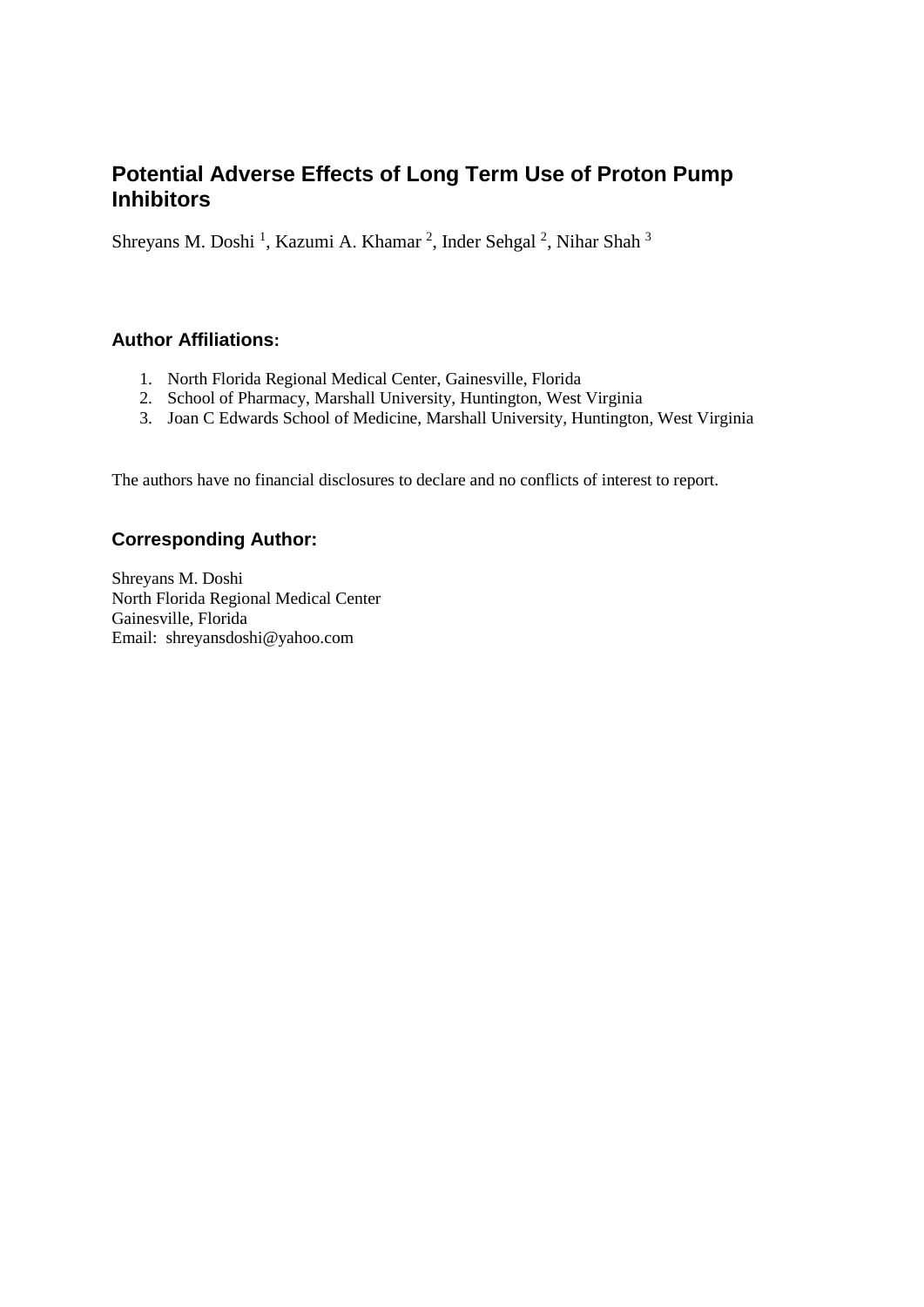# **Abstract**

Proton-Pump Inhibitors (PPIs) have changed the therapy of numerous upper GI tract disorders; but their use is not without risk of adverse effects. Recent studies suggest more serious adverse events with chronic use of PPIs. Because of these risks, clinicians should reassess individual patient's needs for chronic PPI therapy.

# **Keywords**

Proton Pump Inhibitors, Side effects, Osteoporosis, Clostridium difficile, Myocardial Infarction

# **Introduction**

Proton-pump inhibitors (PPIs) are a widely used first line and evidence-based therapy for upper gastrointestinal (GI) disorders, including dyspepsia, peptic ulcer disease, gastroesophageal reflux disease (GERD), *Helicobacter pylori* (*H. pylori*) eradication therapy, lesions caused by nonsteroidal anti-inflammatory drugs (NSAIDs), stress-related mucosal bleeding, Zollinger–Ellison syndrome, and other hypersecretory conditions. PPIs are usually available as acid resistant, delayed-release, enteric coated capsules or tablets to protect them from destruction in the stomach. The orally administered prodrug is absorbed after the coating dissolves in the alkaline intestinal lumen. Common proton pump inhibitors include: [omeprazole](http://www.medicinenet.com/omeprazole/article.htm) [\(Prilosec\)](http://www.medicinenet.com/omeprazole/article.htm), [lansoprazole](http://www.medicinenet.com/lansoprazole/article.htm) [\(Prevacid,](http://www.medicinenet.com/lansoprazole/article.htm)Prevacid 24 hour), dexlansoprazole (Dexilent,Kapidex), [rabeprazole](http://www.medicinenet.com/rabeprazole/article.htm) [\(Aciphex\)](http://www.medicinenet.com/rabeprazole/article.htm), [pantoprazole](http://www.medicinenet.com/pantoprazole/article.htm) [\(Protonix\)](http://www.medicinenet.com/pantoprazole/article.htm), [esomeprazole](http://www.medicinenet.com/esomeprazole/article.htm) [\(Nexium\)](http://www.medicinenet.com/esomeprazole/article.htm) and Zegarid, a rapid release form of omeprazole with sodium bicarbonate.

PPIs are metabolized into irreversible inhibitors of active proton pumps in gastric parietal cells; however, since not all proton pumps are active at the same time, not all are susceptible to inhibition. Approximately 70% of proton pumps are active in the morning and therefore most susceptible to PPI inhibition at this time. To allow for conversion of pro-drug into the active form, PPIs should be administered 30 to 60 minutes prior to meals, preferably breakfast.<sup>1</sup> PPIs interfere with both fasting- and meal-induced HCl secretion because they inhibit the final step of the HCl secretory pathway. Despite a relatively short half-life (usually 0.5–2 hours), PPIs have a lasting inhibitory effect on HCl secretion (between 48–72 hours) because of their irreversible binding to the  $H^+K^+$ -ATPase. Continuous treatment markedly decreases 24-hour HCl output and acidity of gastric contents. The inhibition of HCl secretion is progressive, and as a result, long term treatment with PPIs can lead to therapeutic hypochlorhydria, a deficiency of gastric HCl.

A majority of reviews, meta analyses, and evidence-based guidelines for management of acid-related disorders now favor PPIs over histamine H2-receptor antagonists (H2RAs) for most indications<sup>9</sup> because PPIs show high efficacy, are well tolerated, possess a desirable safety profile, and are affordable with both trade name and generic preparations available.<sup>2,3</sup> However, concern now exists because of frequent chronic off-label use at excessive dosages. Potential hazards associated with this misuse are discussed in this review.

# **Overutilization of PPIs**

Although PPIs have been available in the United States since the mid-1980 $s^{6,7}$ , their use increased markedly following their approval as OTC agents in the early 2000's. This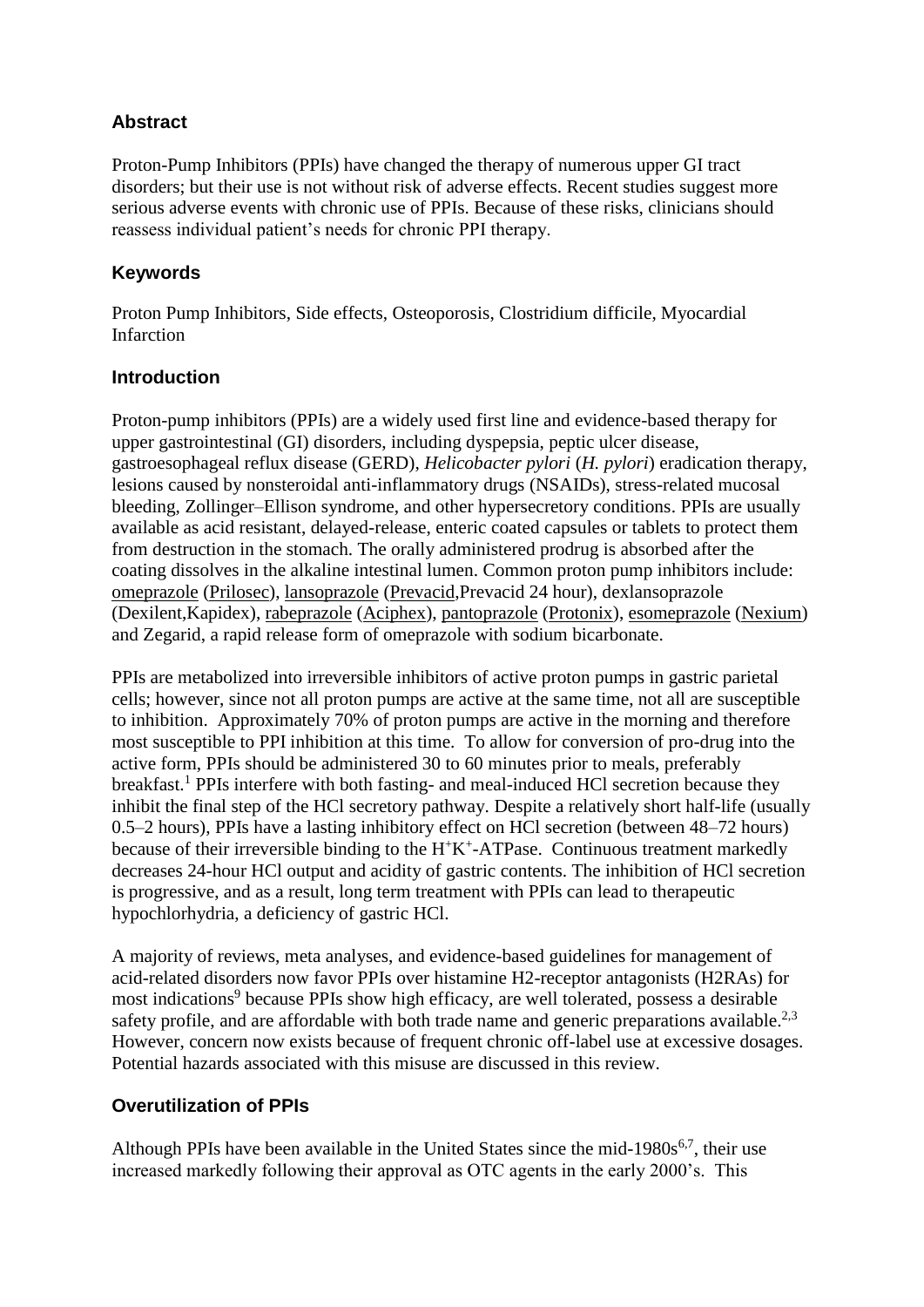availability, coupled with generic versions, a high prevalence of GERD, functional dyspepsia, and/or drug-induced upper GI lesions predominantly caused by NSAIDs all have led to markedly increased PPI use in ambulatory and clinical care settings.<sup>4,5</sup> The use of omeprazole, esomeprazole, and pantoprazole increased largely over the years 2002–2009 in the outpatient setting in the United States, and PPIs were prescribed in 4% of outpatient visits in 2002.<sup>10</sup> According to IMS Health data (National Prescription Audit), the number of prescriptions for PPIs increased from 146 million in 2009 to 164 million in 2013 (the 8th position on the list of the top therapeutic classes by prescriptions) and for omeprazole—from 46.6 million in 2009 to 70.7 million in 2013 (the 8th position on the list of top medicines by prescriptions). In many countries, PPIs have been among the top 10 best selling medicines for several years. In the U.S., their sales remain high, in excess of \$10 billion per year. $8$ 

A growing body of literature now documents incorrect use and over use worldwide.11,12 PPIs are frequently prescribed to patients at the time of hospital admission as "gastro protection" to reduce chances of litigation against physicians for negligent care.<sup>13</sup> PPI overutilization in the inpatient setting can be a result of stress ulcer prophylaxis (SUP) in non-intensive care unit patients and failure to discontinue SUP prior to hospital discharge. The overutilization of PPIs in ambulatory care settings is often a result of failure to re-evaluate the need for continuation of therapy, or insufficient use of on-demand and step-down therapy. In published research from Singapore, nearly half of 1025 patients (46.5%) hospitalized on a randomly selected day were administered PPIs, the majority of them (54.1%) without indications recommended by the Food and Drug Administration.<sup>14</sup> General practitioners also commonly prescribe PPIs for symptomatic treatment but without clear diagnosis or for unapproved indications. Interestingly, a recent analysis of data from the National Ambulatory Medical Care Survey and the National Hospital Ambulatory Medical Care Survey showed that 62.9% of outpatient visits by PPI users in the United States had no gastrointestinal diagnosis/complaints or other appropriate indications.<sup>15</sup>

Chronic PPI use is not without risks. These risks include colonization of microorganisms, including multi-drug resistant bacteria in the upper gastrointestinal tract, small intestine bacterial overgrowth, impaired gastrointestinal motility<sup>16</sup>, impaired neutrophil function<sup>17</sup> and increased incidence of infections such as spontaneous bacterial peritonitis, *C. difficile* colitis, and pneumonia. In addition, patients with more advanced liver disease (who are more likely to be on PPIs) are also at higher risk of PPI accumulation due to impaired liver metabolism leading to extended pharmacokinetic effects and drug interactions.

The use of standard and often a double-dose of PPIs for initial treatment of upper GI tract symptoms has become ubiquitous, yet only a partial response to this therapy is observed in up to 30% of outpatients with GERD.<sup>18</sup> There is also evidence that many patients with GERD take excessive doses of PPIs chronically, although a double dose can be reduced to a standard dose in 80% of cases, and a standard dose may be reduced to a half dose in 58% of cases.<sup>19</sup> Although current guidelines recommend step down or on-demand strategies of treatment in selected GERD cases, some patients as well as clinicians seem reluctant to accept these instructions and some physicians continue pharmacotherapy with PPIs despite no evidence of GI pathology.

Patients who self-treat also often over-administer PPIs. The availability of these relatively inexpensive agents sold over the counter (OTC) could be one contributing factor to overutilization by outpatients. In addition, patient confusion between capsules containing a double standard dose (40 mg) of omeprazole with a standard dose of pantoprazole (40 mg)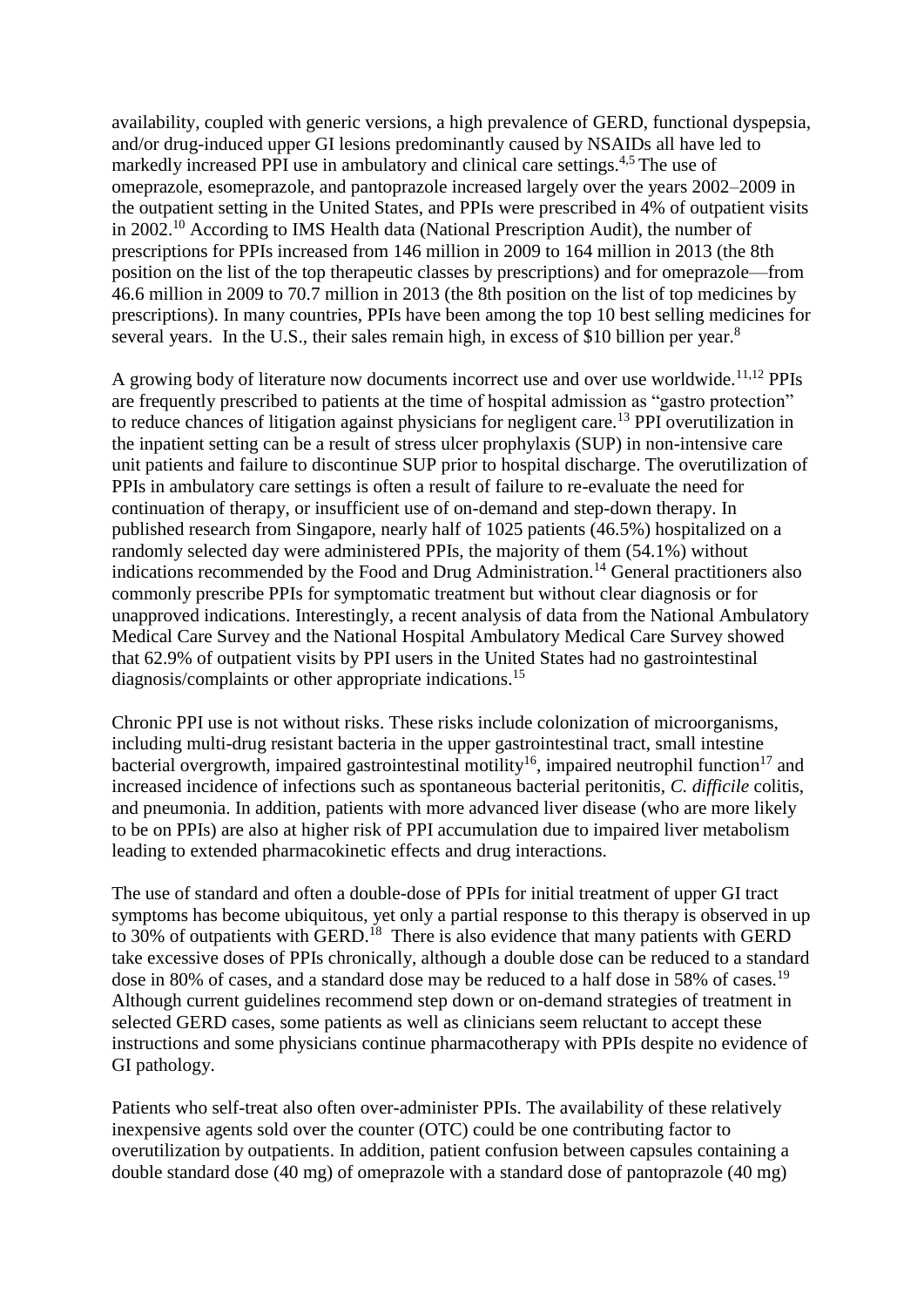can result in over administration. The lack of professional consultations prior to introduction of treatment and lack of medical supervision during pharmacotherapy are contributing factors for the overuse of PPIs in outpatients. GERD patients receiving PPI guidance and prescriptions from gastroenterologists were found to be more likely to be optimal users and achieve better symptom control than OTC consumers who used PPIs inappropriately and had inadequate GERD control.<sup>20</sup>

PPIs when taken short-term have an excellent safety profile, with extremely rare clinically relevant adverse effects. The frequency of the most common side effects is only somewhat higher than placebo ( $\lt 6\%$ ).<sup>21</sup> Headache, the most frequent complaint in clinical trials, is declared by up to 5.5% of the subjects, and serious adverse reactions, such as hepatitis (lansoprazole, omeprazole), interstitial nephritis (omeprazole), or visual disturbances, which usually follow rapid intravenous infusion (omeprazole, pantoprazole) are rare. $22,23$  However, extensive and unnecessary PPI therapy has led to hypergastrinemia, enterochromaffin-like cell hyperplasia, and parietal cell hypertrophy, leading to rebound acid hypersecretion. PPIs have also been linked via retrospective studies to increased risk of enteric infections including *Clostridium difficile*-associated diarrhea<sup>24</sup>, community-acquired pneumonia<sup>25</sup>, bone fractures<sup>26</sup>, interference with metabolism of the antiplatelet agent clopidogrel  $27$  and more recently, with kidney disease<sup>28</sup>, dementia<sup>29</sup> and myocardial infarction<sup>30</sup>.

#### *Clostridium difficile* **overgrowth**

*Clostridium difficile* is the etiological agent for almost all cases of pseudomembranous colitis and 15-25% of antibiotic associated diarrhea. Acid-suppressive therapy has been suggested as a risk factor for *C difficile,* but its role remains controversial.<sup>31</sup> The incidence and severity of *Clostridium difficile* infections are increasing and they are associated with significant morbidity and increased length of hospitalization. *C. difficile* is the third most common cause of infectious diarrhoea in older patients seen by general practitioners<sup>32</sup> and the incidence of *C. difficile*–associated disease (CDAD) is now reported at 1.5% of outpatients in France yearly<sup>33</sup>.

Gastric acidity is a major defence mechanism against ingested pathogens, and the PPIassociated loss of normal stomach acidity can lead to microbial colonization of the normally sterile upper GI tract.<sup>34</sup> Decreased gastric acidity following PPI use may result in insufficient eradication of ingested pathogens through several mechanisms including the alteration of gut micro flora, enhanced bacterial translocation, and alterations of various immunomodulatory and anti-inflammatory effects.<sup>35</sup> To understand the effects of PPIs on CDAD, attention has focused on the survival of acid-resistant spores, delayed gastric emptying, possible effects of bile salts, and roles of potassium and phosphate in gastric juice.<sup>36</sup> An accentuation of these PPI effects by *H. pylori* infection may account for the increased colonization risk in the elderly. The increase in CDAD infection in the past few decades has coincided in time with increasing use of PPIs, although other factors such as more virulent C. *difficile* strains may also play a part. $37$ 

The PPI-induced increase in gastric  $pH$  also affects leukocyte function<sup>38</sup>, which may contribute to the reported associations between PPI use and increased risk of hospital- and nursing home–acquired CDAD<sup>39,40</sup>. Patients with continuous PPI use remained at elevated risk of *C. difficile* infection  $(CDI)^{41}$  and one meta-analysis showed that despite heterogeneity among the studies, the risk of *C. difficile* infection was greater with PPIs than with H2 receptor antagonists<sup>42</sup>. Other enteric infections including Campylobacter<sup>43</sup>, Giardia<sup>44</sup> and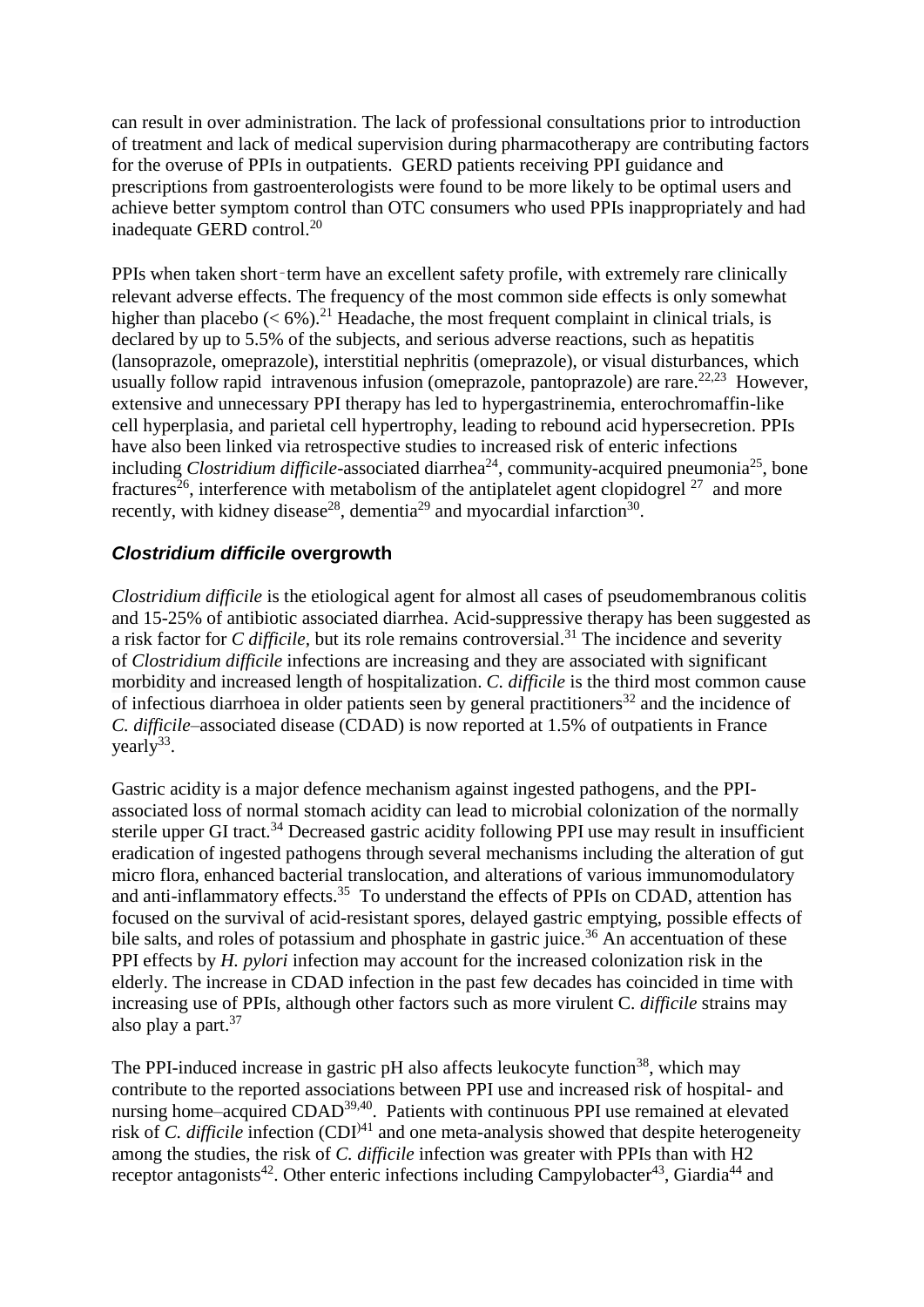Salmonella are also associated with excess PPI use although the magnitude of risk is unclear<sup>45</sup>.

Collectively, retrospective literature indicates that PPI therapy is likely to increase the risk of *C. difficile* growth, though this must be confirmed through prospective studies. A decision to prescribe or continue PPI therapy must carefully weigh risks and benefits, particularly in high-risk situations such as hospitalized patients co-administered antibiotics, during institutional outbreaks, in elderly or immunosuppressed individuals, and in those embarking on travel to areas of risk for *C.difficile diarrhea.*

# **Bone and Calcium**

In 2011, the FDA issued safety warnings concerning the risk of fractures of the hip, wrist and spine associated with use of PPIs.<sup>46</sup> As with many rare adverse effects, the risk was not recognised in randomized controlled trials prior to post-marketing epidemiological studies. The most recent meta-analysis of observational studies (mostly conducted in postmenopausal women and older men) found the risk of hip fracture and spine fractures up to 30% and 56% accordingly with high dose and long-term use  $(>1 \text{ year})$ .<sup>47</sup>

The mechanism for the increase in fracture risk does not appear to be associated with either existing osteoporosis or accelerated bone mineral density loss and it remains largely unexplained. $48A$ s discussed by Targownik et al, PPIs might increase fracture risk by blocking the repair of micro-fractures and ultimately weakening bone strength.<sup>49</sup> Although the risk is only marginally higher than that in control populations matched for age, physicians should consider the presence of additional bone weakening risk factors such as corticosteroid use or pre-existing osteoporosis before prescribing PPIs.<sup>50</sup>

# **Rebound hydrochloric acid hypersecretion**

Rebound acid hypersecretion (RAHS), defined as an increased HCl secretion above pretreatment levels following antisecretory therapy, is one of the most important suggested theories for consumer overutilization of PPIs.51,52 Niklasson et al showed that RAHS was observed in healthy volunteers taking a PPI in randomized, double blind study, and they suggested a class effect of these drugs.<sup>53</sup> It is believed that chronic PPI therapy results in a compensatory elevation in serum gastrin concentration and a secondary increase in parietal and enterochromaffin-like (ECL) cell mass and activities. 54,55 The withdrawal of PPIs then may lead to rebound acid secretion and acid-related symptoms in the upper GI tract such as heartburn, acidic regurgitations, or dyspepsia. These symptoms then lead patients to return to PPI therapy. RAHS is observed within 14 days after discontinuation of pharmacotherapy and the duration of RAHS may correlate with the duration of PPI therapy.

RAHS may lead to "PPI dependency" in which rebound symptoms cause anxiety and decrease the quality of life to such an extent that patients wish to ameliorate the symptoms immediately ("PPI withdrawal syndrome"). The patient, unaware of the pathogenesis and temporal nature of RAHS, could seek professional help, but with limited access to specialists, such as gastroenterologists, they often turn to readily available OTC PPIs. Such a scenario leads to an overuse of PPIs as well as increased treatment costs, risk of chronic HCl suppression, and "pseudo tachyphylaxis" due to an increased total mass of the parietal cells.

# **Hypergastrinemia and its consequences**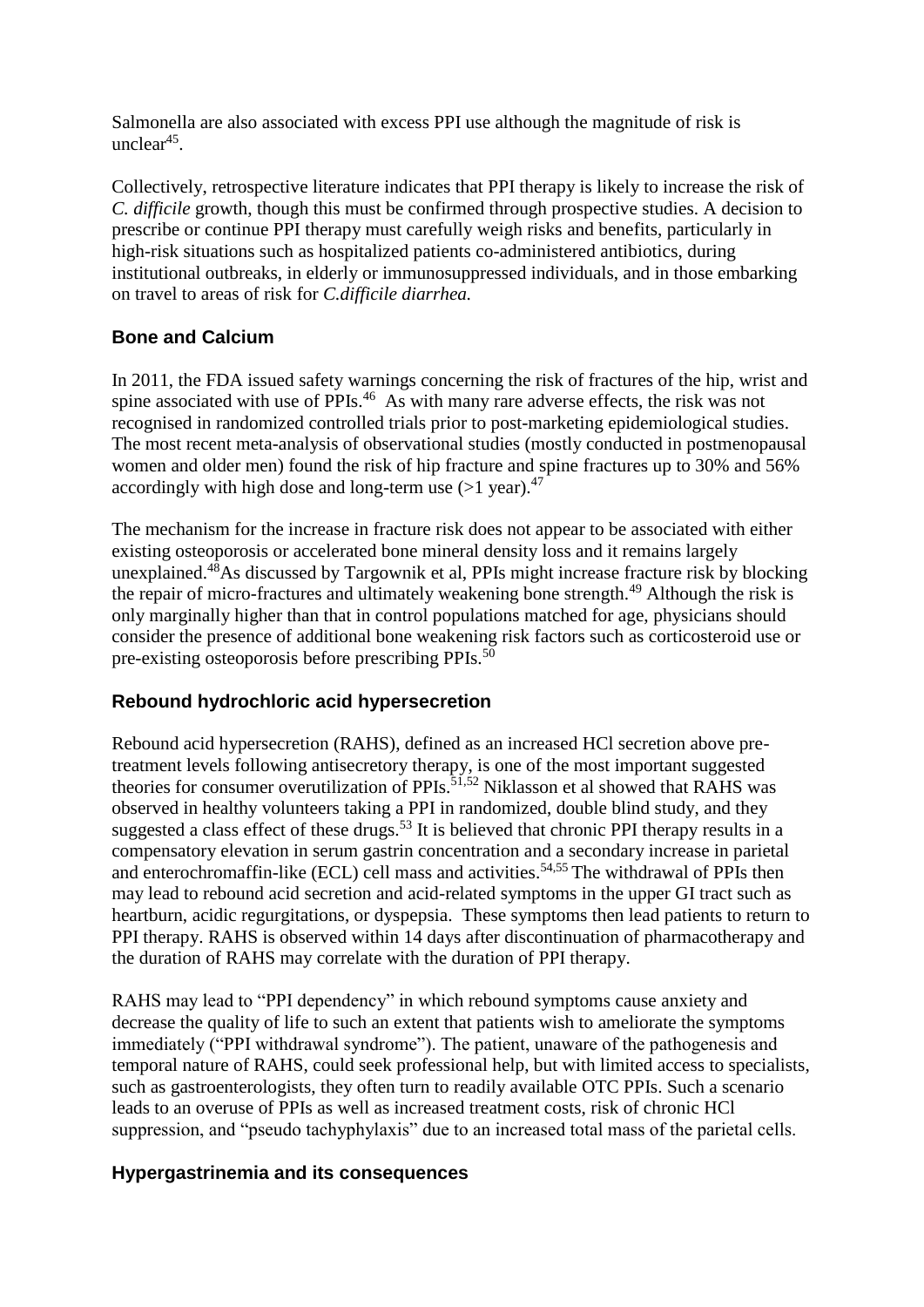Hypergastrinemia follows treatment with all PPIs, although some data claims that this increase may be lower with omeprazole than with rabeprazole<sup>56</sup> and lansoprazole<sup>57</sup> and lower with pantoprazole than with omeprazole<sup>58</sup>, but the differences seem to be clinically irrelevant. Gastrin, released by G cells of the stomach, duodenum, and the pancreas, is a fundamental stimulus for postmeal HCl secretion. This peptide hormone stimulates mitosis, synthesis of DNA, RNA, and structural proteins of cell membranes; therefore, an increased serum gastrin concentration in long-term users of PPIs raises theoretical concerns about prolonged effects of hypergastrinemia. Although PPIs are regarded as safe pharmaceuticals, this secondary hypergastrinemia raises concern because of the risk of gastrin-induced neoplastic transformation of the gastric mucous membrane. <sup>59</sup> No causative link has been proven between PPIs and gastric cancer; however, a correlation between hypergastrinemia and ECL cell hyperplasia has been reported in humans and in the last 20 years, the incidence of carcinoids has increased. $^{60}$  At present, the routine monitoring of serum gastrin concentrations is not recommended in patients on long term PPI treatment.<sup>61</sup>

Chronic acid suppression in *H. pylori* positive patients may in theory promote chronic gastritis in the gastric body that precipitates atrophy and intestinal metaplasia as well as increases the risk of gastric adenocarcinoma. But no evidence indicates that acid suppressive pharmacotherapy increased the risk of carcinoma at any site in humans and, in fact, PPI therapy is safe for patients with Barrett's oesophagus.<sup>62</sup> One study in rats suggested that omeprazole may act as a liver tumour promoter, a finding which certainly deserves follow-up in other animal models.<sup>63</sup> The strongest risk association of PPI use and malignancy may be that PPI use can mask the symptoms of early gastric cancer and therefore delay an accurate diagnosis and treatment.

# **Fundic gland polyps**

PPI use is associated with an increased incidence of fundic gland polyps (FGPs), mainly in *H. pylori* negative patients on long-term PPI treatment.<sup>64</sup> In a study by Zelter et al, PPI use was the most important risk factor for the presence of FGPs.<sup>65</sup> Although chronic pharmacotherapy with PPIs increases the risk of FGPs four fold, FGPs still only develop in a small number of PPI users.<sup>66</sup> Interestingly, the level of PPI-induced hypergastrinemia is not related to the development of FGPs.<sup>67</sup> PPI-associated FGPs are usually asymptomatic, small in size, and benign with low-grade dysplasia found in less than 1%.<sup>68</sup> Despite some case reports on high grade dysplasia within FGPs in non-familial adenomatous polyposis patients<sup>69</sup>, FGPs are not considered a risk factor for gastric malignancies. Nevertheless, their presence on endoscopy may cause patients' distress and lead to unnecessary endoscopic and histological follow up. Discontinuation of PPIs may result in complete regression of FGPs.<sup>70</sup>

# **Pneumonia**

Although early studies suggested a weak association between community-acquired pneumonia (CAP) and PPI use, systematic review of 26 studies including 226,769 cases of CAP observed a pooled risk of 1.49 with ambulatory PPI therapy. This risk was increased during the first month of therapy, regardless of PPI dose or patient age. PPI therapy also increased risk for hospitalization for CAP.<sup>71</sup>Current data do not indicate significant links with nosocomial or ventilator-associated pneumonias.<sup>72</sup> Furthermore, a retrospective analysis of the original safety data from several randomized clinical trials has shown that esomeprazole does not increase risk for CAP compared to placebo.<sup>73</sup> Reports of increased leakage via tight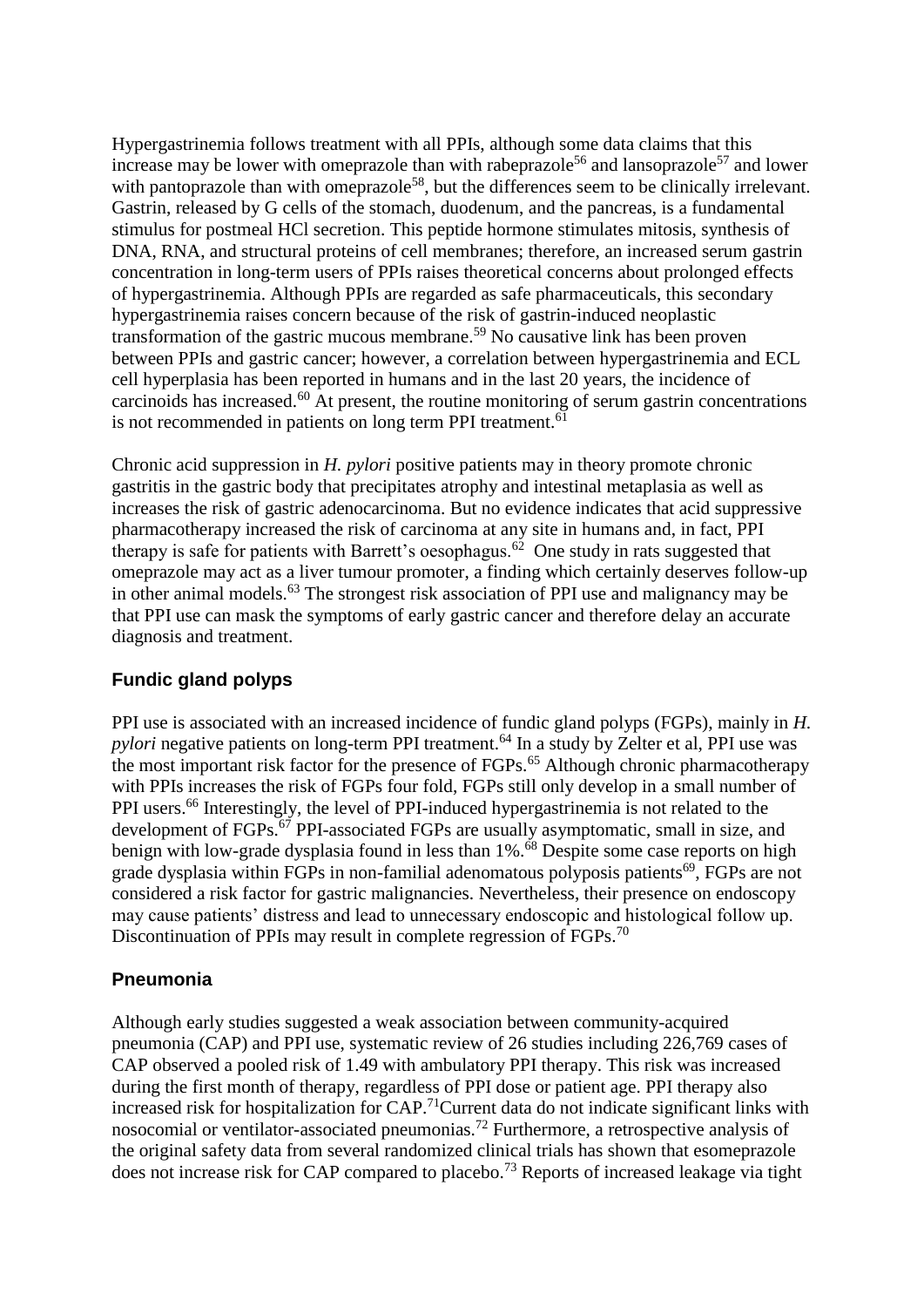junctions of mucosa caused by PPIs apply only to molecules in the 500–4000 Da weight range and not to larger molecules or particles, therefore this leakage phenomenon is unlikely to affect bacteria.<sup>74</sup>

#### **Enteric malabsorption**

Approximately 40 cases have been reported of proton-pump inhibitor (PPI)-induced hypomagnesaemia (PPIH).<sup>75</sup> In March 2011, the US Food and Drug Administration (FDA) issued a safety announcement, including hypomagnesaemia as a long-term side-effect of PPI use based on accumulating evidence.<sup>76</sup> The mechanism by which this occurs is still unclear. PPIs may decrease magnesium (Mg) absorption from the intestine by interfering with both active transient receptor potential melastatin (TRPM) protein channels as well as passive absorption.<sup>77</sup>

With long-term use of PPIs, clinicians should be aware of the PPIH-related presentations. These range from no symptoms to leg cramping, lethargy, seizures and arrhythmias.<sup>78, 79</sup> PPIH is usually recognized after five years of PPI use and short-term PPI use is not usually associated with hypomagnesaemia. Prompt removal of PPI and magnesium replacement can normalize  $Mg^{2+}$  levels and prevent re-hospitalizations and complications. The syndrome of HHHP (Hypomagnesaemic hypocalcaemic hypoparathyroidism) is usually associated with PPIH due to hypomagnesaemia interfering with PTH and  $Ca^{2+}$  homeostasis and should be considered in any presentation with cardiac arrhythmia, neuromuscular weakness or irritability.80, 81

PPIs inhibit secretion of hydrochloric and also ascorbic acids, which in turn, can markedly reduce the absorption of iron in its reduced form, particularly in the presence of *H. pylori* gastritis. However, there has been no documented association of PPI therapy with iron deficiency anemia.<sup>82</sup> PPI use has also been linked with the possible development of painful restless legs syndrome, long associated with iron deficiency and low serum ferritin concentrations. In the opinion of some researchers, iron deficiency is the most important potential adverse effects of PPI therapy, especially in patients who are poorly nourished, although this opinion requires support by future prospective studies.

Long-term therapy with [omeprazole](http://www.uptodate.com/contents/omeprazole-drug-information?source=see_link) has been associated with vitamin B12 malabsorption<sup>83</sup> and it is reasonable to assess vitamin B12 levels periodically in patients who are on long-term treatment with PPIs<sup>84</sup>.PPI inhibition of gastric acid secretion, pepsin, intrinsic factor, vitamin C and other substances have all given rise to concerns about a number of possibly resulting clinical deficiency states.

# **Food allergies and eosinophilic esophagitis**

Many experiments show that several ingested potential food allergens, which are normally acid labile, become antigenic during PPI therapy due to increased gastric pH. Since PPIs also dose dependently increase mucosal permeability, small peptide antigens could be absorbed.<sup>85</sup> Treatment with PPIs for three months increases plasma IgE levels, new food-specific IgE and a mucosal immune response. One recent hypothesis proposes that PPIs may be responsible for eosinophilic esophagitis.<sup>86</sup>

# **Myocardial Infarction (MI)**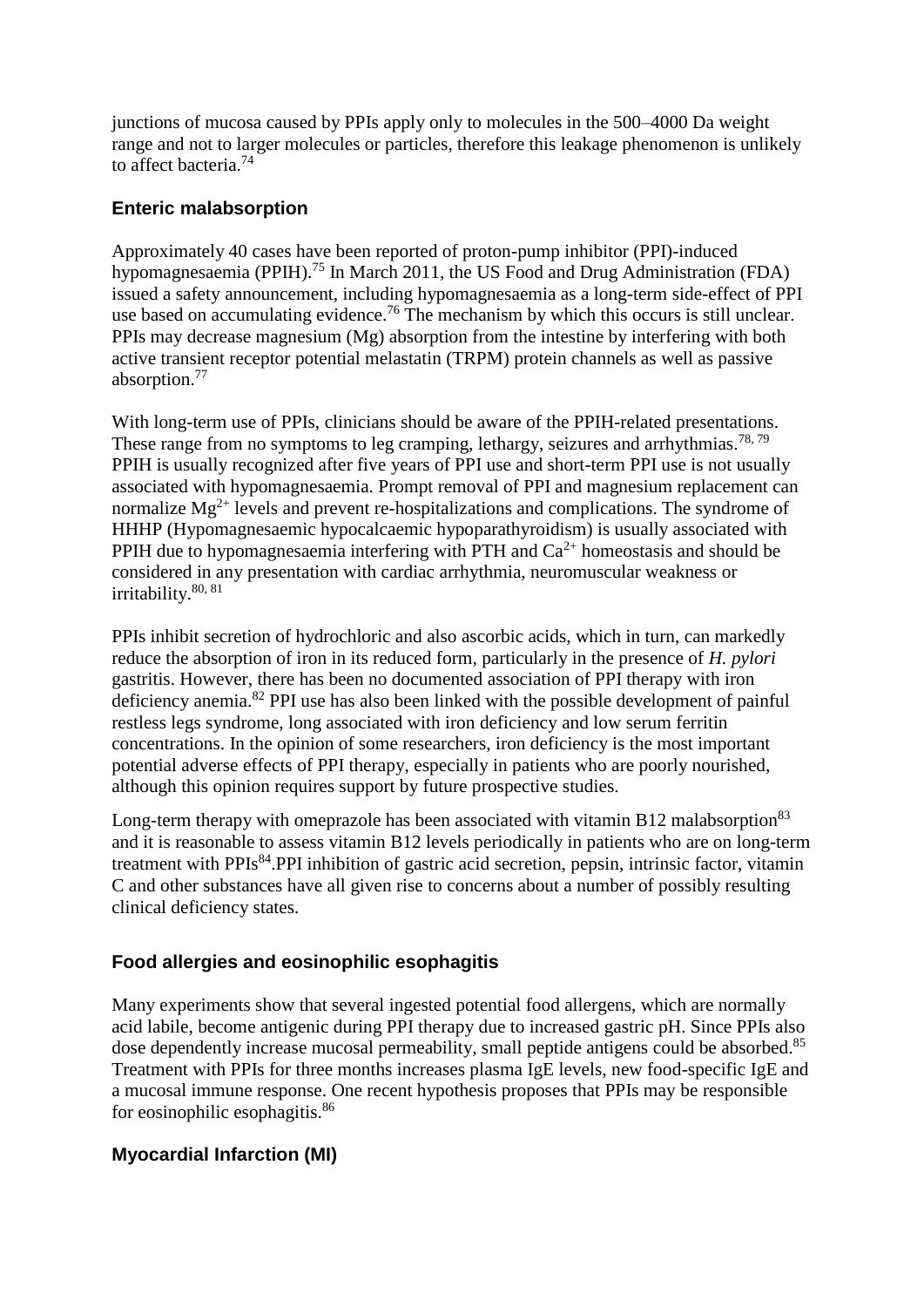PPI use is associated with elevated risk of MI in the general population; H2 blockers show no such association. The associations are independent of clopidogrel use, presence of acute coronary syndromes  $(ACS)^{88}$  or patient age<sup>87</sup>. The mechanism for the cardiovascular risk is unknown, although recent in vivo data demonstrating that PPIs inhibit dimethyl arginine dimethyl amino hydrolase (DDAH) activity may be a contributing factor.<sup>89</sup> DDAH metabolizes asymmetric dimethyl arginine (ADMA), which is an endogenous and competitive inhibitor of nitric oxide synthase (NOS).<sup>90</sup> Increases in plasma ADMA levels of as little as 10% are associated with increased risk of major adverse cardiovascular events.<sup>91, 92</sup> PPIs increase intracellular ADMA in cultured human endothelial cells by approximately 30% and patients taking PPIs have increased serum ADMA levels.<sup>93</sup> These associations provide a possible pathway by which PPI usage deregulates vascular NOS, leading to increased risk of MI.

#### **Acute and Chronic Kidney disease**

PPI use is associated with acute kidney injury (AKI), most specifically, acute interstitial nephritis.<sup>94</sup> This injury occurs in only a small percentage of exposed persons and is not dose dependent, but it is associated with extra renal manifestations such as hypersensitivity. The injury usually recurs after re-challenge and might occur because the drugs act as haptens and elicit anti-membrane<sup>95</sup> antibodies.

PPI use may also be a risk factor for chronic kidney disease (CKD), potentially mediated by recurrent  $AKI<sup>96</sup>$  or by hypomagnesaemia (PPIH)<sup>97</sup> and with incident  $CKD<sup>98</sup>$ . One recent observational study shows that PPI use is associated with a higher overall risk of incident CKD. They are associated with incident CKD in both unadjusted and adjusted analysis for demographic, socioeconomic, and clinical variables and in comparison with H2 receptor antagonist users.<sup>27</sup>

#### **Dementia**

PPIs have a now-confirmed association with dementia as a recent study based on information from a pharmaceutical database has shown a significant risk of dementia with the three most often used PPIs, omeprazole, pantoprazole, and esomeprazole with a slightly increased risk of dementia by use of esomeprazole.<sup>28</sup>

The mechanism by which PPIs might influence the development of dementia is not understood and the association is epidemiologic at this time. Some PPIs (e.g., lansoprazole and omeprazole) can cross the blood-brain barrier potentially affecting neuronal targets.<sup>99,100</sup> Badiola et al mentioned increased Aβ levels in an amyloid cell model as well as in the brains of mice after PPI treatment.<sup>101</sup> Inverse  $\gamma$ -secretase modulation in combination with an augmented β-secretase BACE1 activity can explain accumulation of Aβ levels.<sup>102</sup> PPIs might also modulate the degradation of Aβ by lysosomes in microglia.<sup>103</sup> Fibrillar Aβ clearance bymicroglia is pH-labile and can be induced by acidification of lysosomes. Vacuolar-type H+ –adenosine triphosphatase (V-ATPase) proton pumps mediate this acidification, and since PPIs have inhibitory properties at V-ATPases<sup>104</sup>, they could inhibit acidification, reduce A $\beta$ degradation, and enhance A $\beta$  levels<sup>105</sup>. Another possibility is suggested by Lam et al, in which PPI use in patients with poor vitamin B12 status has been described as leading to neurological damage by impaired DNA synthesis, methylation, and homocysteine neurotoxicity.106,107,108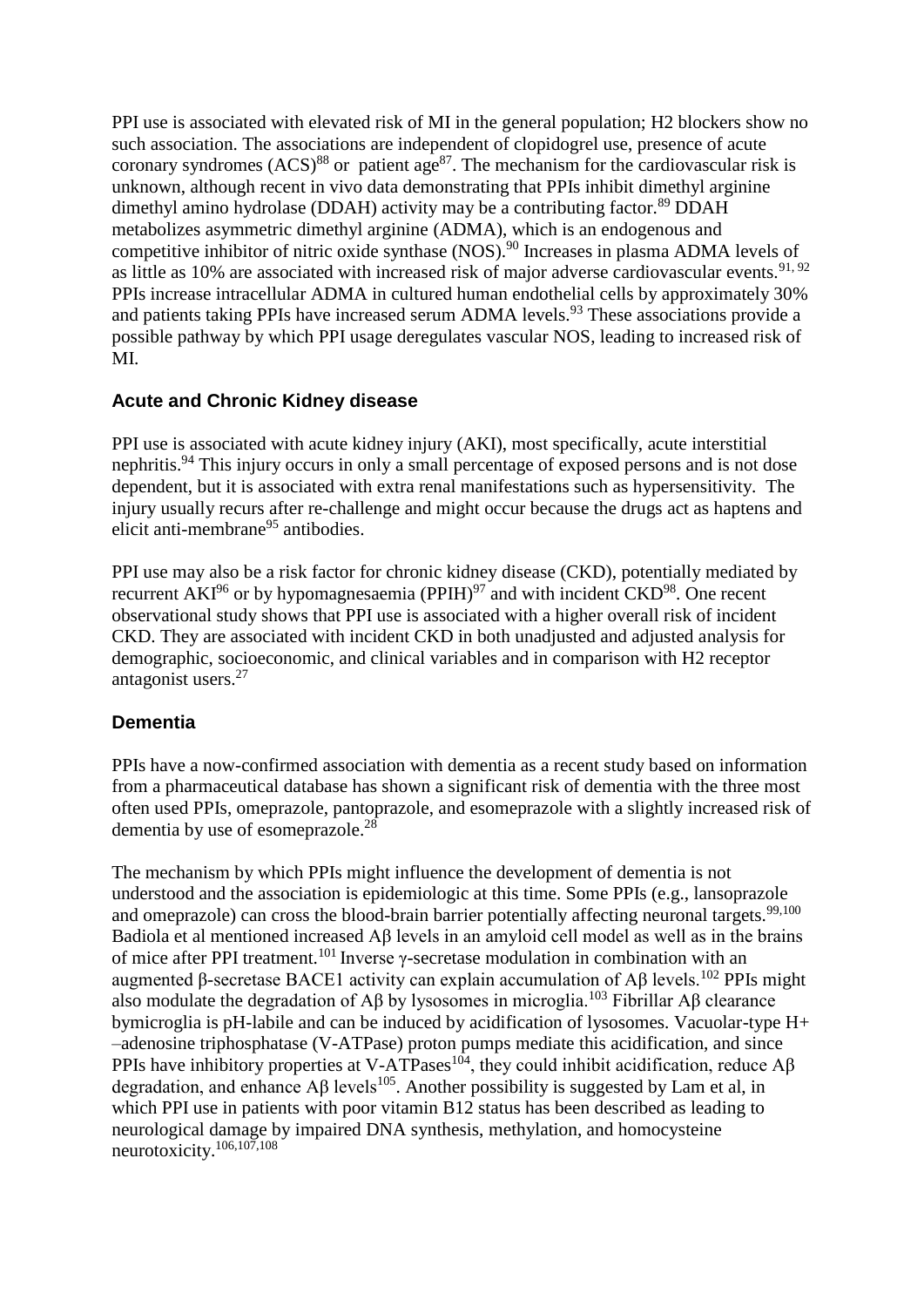#### **Conclusions**

PPIs have changed the therapy of numerous upper GI tract disorders; but their use is not without risk of adverse effects. Recent studies suggest more serious adverse events with chronic use of PPIs. Large, randomized, prospective trials are needed to more firmly establish direct cause and effect relationships between PPIs and adverse events in specific patient cohorts. Because of these risks, clinicians should reassess individual patient's needs for chronic PPI therapy. We should look for PPIs in patients' charts and should make a mark on prescribed PPIs which do not make sense. It is also reasonable to taper if it has been prescribed in higher than recommended dose. Limited course of PPIs followed by H2 blockers is worth to try to avoid long term use of PPIs.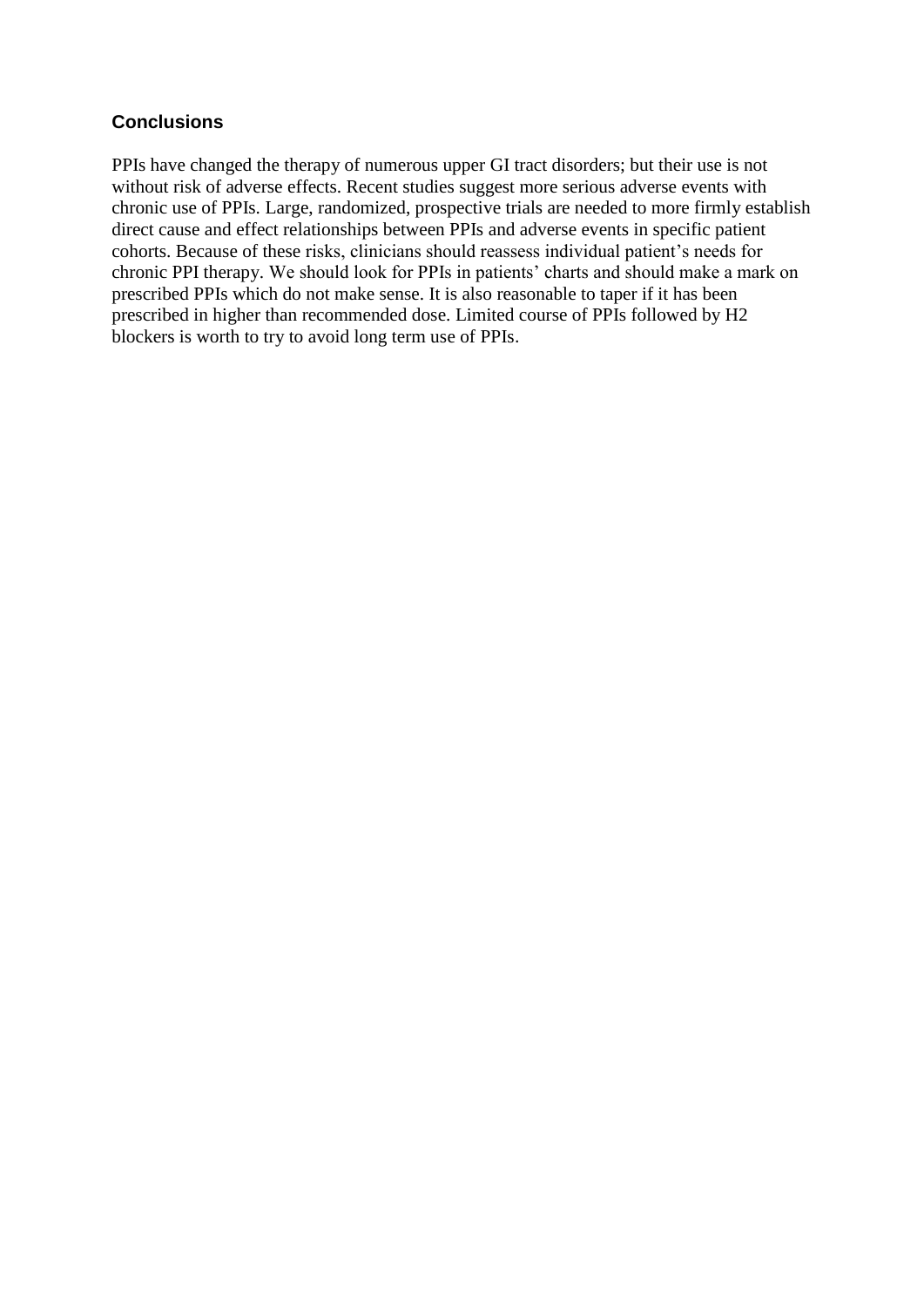#### **References**

- 1. McQuaid KR. Drugs used in the treatment of gastrointestinal diseases. In: Katzung BG, Masters SB, Trevor AJ, eds. Basic and Clinical Pharmacology.McGraw Hill, 2009: 1067-1101.
- 2. Katz PO, Gerson LB, Vela MF. Corrigendum: guidelines for the diagnosis and management of gastroesophageal reflux disease. The American journal of gastroenterology. 2013 Oct 1;108(10):1672-.
- 3. MacLaren R, Campbell J. Cost-effectiveness of histamine receptor-2 antagonist versus proton pump inhibitor for stress ulcer prophylaxis in critically ill patients\*. Critical care medicine. 2014 Apr 1;42(4):809-15.
- 4. Gøtzsche PC. Our prescription drugs kill us in large numbers. PolskieArchiwumMedycynyWewnetrznej. 2013 Dec;124(11):628-34.
- 5. Eid SM, Boueiz A, Paranji S, Mativo C, BA RL, Abougergi MS. Patterns and predictors of proton pump inhibitor overuse among academic and non-academic hospitalists. Internal medicine. 2010;49(23):2561-8.
- 6. Metz D. Proton pump inhibitor therapy: safety issues. Advances in digestive disease. AGA Institute Press, Bethesda, MD. 2007:3-14.
- 7. Klotz U. Impact of CYP2C19 polymorphisms on the clinical action of proton pump inhibitors (PPIs). European journal of clinical pharmacology. 2009 Jan 1;65(1):1-2.
- 8 Metz D. Proton pump inhibitor therapy: safety issues. Advances in digestive disease. AGA Institute Press, Bethesda, MD. 2007:3-14.
- 9. Metz DC, Inadomi JM, Howden CW, Van Zanten SJ, Bytzer P. On-demand therapy for gastroesophageal reflux disease. The American journal of gastroenterology. 2007 Mar 1;102(3):642-53.
- 10. Rotman SR, Bishop TF. Proton pump inhibitor use in the US ambulatory setting, 2002–2009. PloS one. 2013 Feb 13;8(2):e56060.
- 11. Lai PS, Wong YY, Low YC, Lau HL, Chin KF, Mahadeva S. Unexplained abdominal pain as a driver for inappropriate therapeutics: an audit on the use of intravenous proton pump inhibitors. PeerJ. 2014 Jun 26;2:e451.
- 12 Moran N, Jones E, O'Toole A, Murray F. The appropriateness of a proton pump inhibitor prescription. Irish medical journal. 2014.
- 13. Heidelbaugh JJ, Inadomi JM. Magnitude and economic impact of inappropriate use of stress ulcer prophylaxis in non-ICU hospitalized patients. The American journal of gastroenterology. 2006 Oct 1;101(10):2200-5.
- 14. Chia CT, Lim WP, Vu CK. Inappropriate use of proton pump inhibitors in a local setting. Singapore medical journal. 2014 Jul;55(7):363.
- 15 Rotman SR, Bishop TF. Proton pump inhibitor use in the US ambulatory setting, 2002–2009. PloS one. 2013 Feb 13;8(2):e56060.
- 16. Parkman HP, Urbain JC, Knight LC, Brown KL, Trate DM, Miller MA, Maurer AH, Fisher RS. Effect of gastric acid suppressants on human gastric motility. Gut. 1998 Feb 1;42(2):243-50.
- 17. Zedtwitz-Liebenstein K, Wenisch C, Patruta S, Parschalk B, Daxböck F, Graninger W. Omeprazole treatment diminishes intra-and extracellular neutrophil reactive oxygen production and bactericidal activity\*. Critical care medicine. 2002 May 1;30(5):1118-22.
- 18. Ruigómez A, Johansson S, Wernersson B, FernándezCantero O, García Rodríguez LA. Gastroesophageal reflux disease in primary care: Using changes in proton pump inhibitor therapy as an indicator of partial response. Scandinavian journal of gastroenterology. 2012 Jul 1;47(7):751-61.
- 19. Inadomi JM, McIntyre L, Bernard L, Fendrick AM. Step-down from multiple-to single-dose proton pump inhibitors (PPIs): a prospective study of patients with heartburn or acid regurgitation completely relieved with PPIs. The American journal of gastroenterology. 2003 Sep 1;98(9):1940-4.
- 20. Sheikh I, Waghray A, Waghray N, Dong C, Wolfe MM. Consumer use of over-the-counter proton pump inhibitors in patients with gastroesophageal reflux disease. The American journal of gastroenterology. 2014 Jun 1;109(6):789-94.
- 21. Thomson AB, Sauve MD, Kassam N, Kamitakahara H. Safety of the long-term use of proton pump inhibitors. World J Gastroenterol. 2010 May 21;16(19):2323-30.
- 22. Brunner G, Athmann C, Schneider A. Long-term, open-label trial: safety and efficacy of continuous maintenance treatment with pantoprazole for up to 15 years in severe acid-peptic disease. Alimentary pharmacology & therapeutics. 2012 Jul 1;36(1):37-47.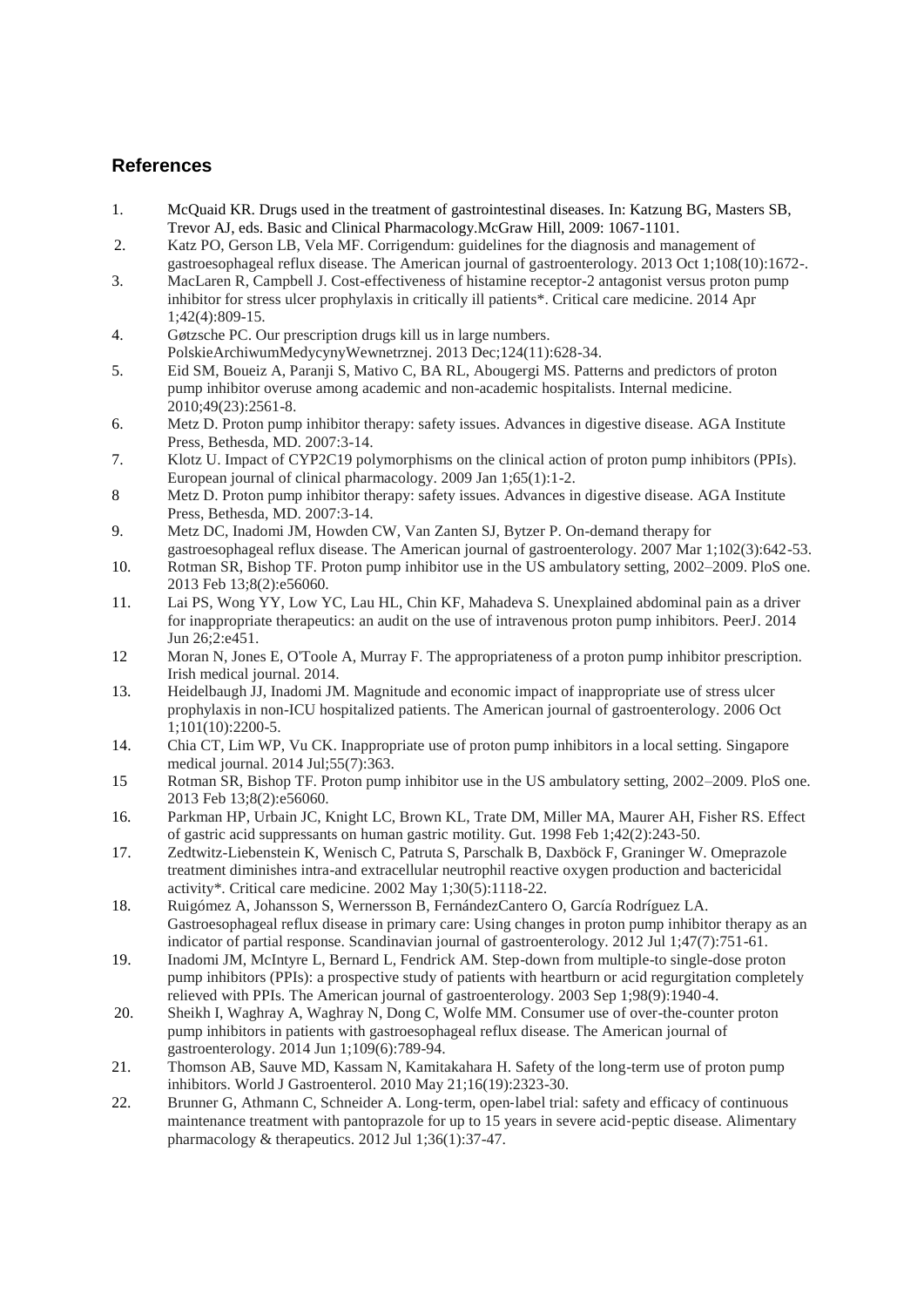- 23. Labenz J, Petersen KU, Rösch W, Koelz HR. A summary of Food and Drug Administration-reported adverse events and drug interactions occurring during therapy with omeprazole, lansoprazole and pantoprazole. Alimentary pharmacology & therapeutics. 2003 Apr 1;17(8):1015-9.
- 24. McDonald EG, Lee TC, Loo VG, Bourgault AM, Poirier L. Clostridium difficile Infection. The New England journal of medicine. 2015 Jul 16;373(3):286-8.
- 25. Bourne C, Charpiat B, Charhon N, Bertin C, Gouraud A, Mouchoux C, Skalli S, Janoly-Dumenil A. [Emergent adverse effects of proton pump inhibitors]. Presse medicale (Paris, France: 1983). 2013 Feb;42(2):e53-62.
- 26. Jo Y, Park E, Ahn SB, Jo YK, Son B, Kim SH, Park YS, Kim HJ. A proton pump inhibitor's effect on bone metabolism mediated by osteoclast action in old age: a prospective randomized study. Gut and liver. 2015 Sep;9(5):607.
- 27. Cardoso RN, Benjo AM, DiNicolantonio JJ, Garcia DC, Macedo FY, El-Hayek G, Nadkarni GN, Gili S, Iannaccone M, Konstantinidis I, Reilly JP. Incidence of cardiovascular events and gastrointestinal bleeding in patients receiving clopidogrel with and without proton pump inhibitors: an updated metaanalysis. Open heart. 2015 Jun 1;2(1):e000248.
- 28. Lazarus B, Chen Y, Wilson FP, Sang Y, Chang AR, Coresh J, Grams ME. Proton Pump Inhibitor Use and the Risk of Chronic Kidney Disease. JAMA internal medicine. 2016 Jan:238-46.
- 29. Gomm W, von Holt K, Thomé F, Broich K, Maier W, Fink A, Doblhammer G, Haenisch B. Association of Proton Pump Inhibitors With Risk of Dementia: A Pharmacoepidemiological Claims Data Analysis. JAMA neurology. 2016 Feb 15.
- 30. Shah NH, LePendu P, Bauer-Mehren A, Ghebremariam YT, Iyer SV, Marcus J, Nead KT, Cooke JP, Leeper NJ. Proton pump inhibitor usage and the risk of myocardial infarction in the general population. PLoS One. 2015 Jun 10;10(6):e0124653.
- 31. Howell MD, Novack V, Grgurich P, Soulliard D, Novack L, Pencina M, Talmor D. Iatrogenic gastric acid suppression and the risk of nosocomial Clostridium difficile infection. Archives of internal medicine. 2010 May 10;170(9):784-90.
- 32. Berrington A, Borriello SP, Brazier J, Duckworth G, Foster K, Freeman R. National Clostridium difficile standards group: report to the Department of Health. J Hosp Infect. 2004 Feb 1;56(Suppl 1):1- 38.
- 33. Beaugerie L, Flahault A, Barbut F, Atlan P, Lalande V, Cousin P, Cadilhac M, Petit JC. Antibiotic‐associated diarrhoea and Clostridium difficile in the community. Alimentary pharmacology & therapeutics. 2003 Apr 1;17(7):905-12.
- 34.. Thorens J, Froehlich F, Schwizer W, Saraga E, Bille J, Gyr K, Duroux P, Nicolet M, Pignatelli B, Blum AL, Gonvers JJ. Bacterial overgrowth during treatment with omeprazole compared with cimetidine: a prospective randomised double blind study. Gut. 1996 Jul 1;39(1):54-9.
- 35. Estborn L, Joelson S. Occurrence of community-acquired respiratory tract infection in patients receiving esomeprazole. Drug safety. 2008 Jul 1;31(7):627-36.
- 36. Dial MS. Proton pump inhibitor use and enteric infections. The American journal of gastroenterology. 2009 Mar 1;104:S10-6.
- 37. DePestel DD, Aronoff DM. Epidemiology of Clostridium difficile infection. Journal of pharmacy practice. 2013 Oct 1;26(5):464-75.
- 38. Zedtwitz-Liebenstein K, Wenisch C, Patruta S, Parschalk B, Daxböck F, Graninger W. Omeprazole treatment diminishes intra-and extracellular neutrophil reactive oxygen production and bactericidal activity\*. Critical care medicine. 2002 May 1;30(5):1118-22.
- 39. Dial S, Alrasadi K, Manoukian C, Huang A, Menzies D. Risk of Clostridium difficile diarrhea among hospital inpatients prescribed proton pump inhibitors: cohort and case–control studies. Canadian Medical Association Journal. 2004 Jul 6;171(1):33-8.
- 40. Al-Tureihi FI, Hassoun A, Wolf-Klein G, Isenberg H. Albumin, length of stay, and proton pump inhibitors: key factors in Clostridium difficile-associated disease in nursing home patients. Journal of the American Medical Directors Association. 2005 Apr 30;6(2):105-8.
- 41. McDonald EG, Milligan J, Frenette C, Lee TC. Continuous proton pump inhibitor therapy and the associated risk of recurrent Clostridium difficile infection. JAMA internal medicine. 2015 May 1;175(5):784-91.
- 42. Kwok CS, Arthur AK, Anibueze CI, Singh S, Cavallazzi R, Loke YK. Risk of Clostridium difficile infection with acid suppressing drugs and antibiotics: meta-analysis. The American journal of gastroenterology. 2012 Jul 1;107(7):1011-9.
- 43. Neal KR, Scott HM, Slack RC, Logan RF. Omeprazole as a risk factor for campylobacter gastroenteritis: case-control study. Bmj. 1996 Feb 17;312(7028):414-5.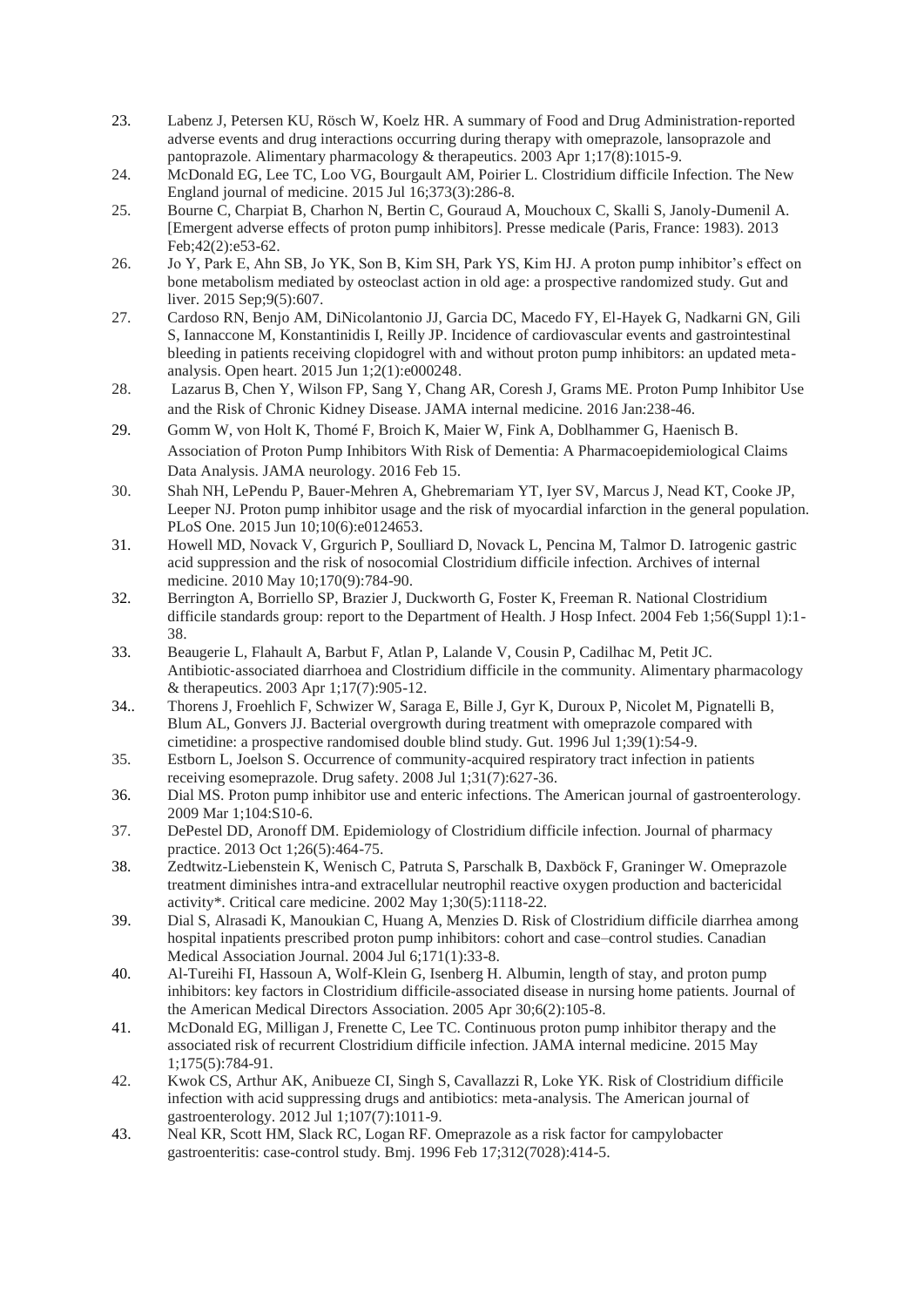- 44. Kader SA, Mansour AM, Mohran Z, El-Taoil A, Abdalla KF. A study on the relation between proton pump inhibitor and gastric giardiasis. Journal of the Egyptian Society of Parasitology. 1998 Apr;28(1):149-57.
- 45. Rodríguez LA, Ruigómez A, Panés J. Use of acid-suppressing drugs and the risk of bacterial gastroenteritis. Clinical Gastroenterology and Hepatology. 2007 Dec 31;5(12):1418-23.
- 46. Food US. Drug Information. FDA Drug Safety Communication: Abnormal heart rhythms associated with use of Anzemet (dolasetronmesylate).2011.
- 47. Yu EW, Bauer SR, Bain PA, et al. Proton pump inhibitors and risk of fractures: a meta-analysis of 11 international studies. Am J Med 2011;124:519-26.
- 48. Elaine WY, Bauer SR, Bain PA, Bauer DC. Proton pump inhibitors and risk of fractures: a metaanalysis of 11 international studies. The American journal of medicine. 2011 Jun 30;124(6):519-26.
- 49. Targownik LE, Lix LM, Leung S, Leslie WD. Proton-pump inhibitor use is not associated with osteoporosis or accelerated bone mineral density loss. Gastroenterology. 2010 Mar 31;138(3):896-904.
- 50. Corley DA, Kubo AI, Zhao W, Quesenberry C. Proton pump inhibitors and histamine-2 receptor antagonists are associated with hip fractures among at-risk patients. Gastroenterology. 2010 Jul 31;139(1):93-101.
- 51. Metz DC, Pilmer BL, Han C, Perez MC. Withdrawing PPI therapy after healing esophagitis does not worsen symptoms or cause persistent hypergastrinemia: analysis of dexlansoprazole MR clinical trial data. The American journal of gastroenterology. 2011 Nov 1;106(11):1953-60.
- 52. Reimer C, Søndergaard B, Hilsted L, Bytzer P. Proton-pump inhibitor therapy induces acid-related symptoms in healthy volunteers after withdrawal of therapy. Gastroenterology. 2009 Jul 31;137(1):80- 7.
- 53. Niklasson A, Lindström L, Simrén M, Lindberg G, Björnsson E. Dyspeptic symptom development after discontinuation of a proton pump inhibitor: a double-blind placebo-controlled trial. The American journal of gastroenterology. 2010 Jul 1;105(7):1531-7.
- 54. Fossmark R, Johnsen G, Johanessen E, Waldum HL. Rebound acid hypersecretion after long‐term inhibition of gastric acid secretion. Alimentary pharmacology & therapeutics. 2005 Jan 1;21(2):149-54.
- 55. Qvigstad G, Waldum H. Rebound hypersecretion after inhibition of gastric acid secretion. Basic & clinical pharmacology & toxicology. 2004 May 1;94(5):202-8.
- 56. Williams MP, Sercombe J, Hamilton MI, Pounder RE. A placebo-controlled trial to assess the effects of 8 days of dosing with rabeprazole versus omeprazole on 24-h intragastric acidity and plasma gastrin concentrations in young healthy male subjects. Alimentary Pharmacology and Therapeutics. 1998 Nov 1;12(11):1079-90.
- 57. Varannes S, Levy P, Lartigue S, Dellatolas F, Lemaire M, Galmiche JP. Comparison of lansoprazole with omeprazole on 24-hour pH, acid secretion and serum gastrin in healthy volunteers. Alimentary pharmacology & therapeutics. 1994 Jun 1;8(3):309-14.
- 58. Koop H, Kuly S, Flug M, Schneider A, Rose K. Comparison of 24-h intragastric pH and 24-h gastrin profiles during therapy with the proton pump inhibitors pantoprazole and omeprazole. Gut. 1994;35(Suppl 4):A79.
- 59. Poulsen AH, Christensen S, McLaughlin JK, Thomsen RW, Sørensen HT, Olsen JH, Friis S. Proton pump inhibitors and risk of gastric cancer: a population-based cohort study. British journal of cancer. 2009 May 5;100(9):1503-7.
- 60. Modlin IM, Sandor A, Tang LH, Kidd M, Zelterman D. A 40-year analysis of 265 gastric carcinoids. American Journal of Gastroenterology. 1997 Apr 1;92(4).
- 61. Sheen E, Triadafilopoulos G. Adverse effects of long-term proton pump inhibitor therapy. Digestive diseases and sciences. 2011 Apr 1;56(4):931-50.
- 62. Poulsen AH, Christensen S, McLaughlin JK, Thomsen RW, Sørensen HT, Olsen JH, Friis S. Proton pump inhibitors and risk of gastric cancer: a population-based cohort study. British journal of cancer. 2009 May 5;100(9):1503-7.
- 63. Hayashi H, Taniai E, Morita R, Hayashi M, Nakamura D, Wakita A, Suzuki K, Shibutani M, Mitsumori K. Enhanced liver tumor promotion but not liver initiation activity in rats subjected to combined administration of omeprazole and β-naphthoflavone. The Journal of toxicological sciences. 2012;37(5):969-85.
- 64. Zelter A, Fernández JL, Bilder C, Rodríguez P, Wonaga A, Dorado F, Galich M, Viola LA. Fundic gland polyps and association with proton pump inhibitor intake: a prospective study in 1,780 endoscopies. Digestive diseases and sciences. 2011 Jun 1;56(6):1743-8.
- 65. Hayashi H, Shimamoto K, Taniai E, Ishii Y, Morita R, Suzuki K, Shibutani M, Mitsumori K. Liver tumor promoting effect of omeprazole in rats and its possible mechanism of action. The Journal of toxicological sciences. 2012;37(3):491-501.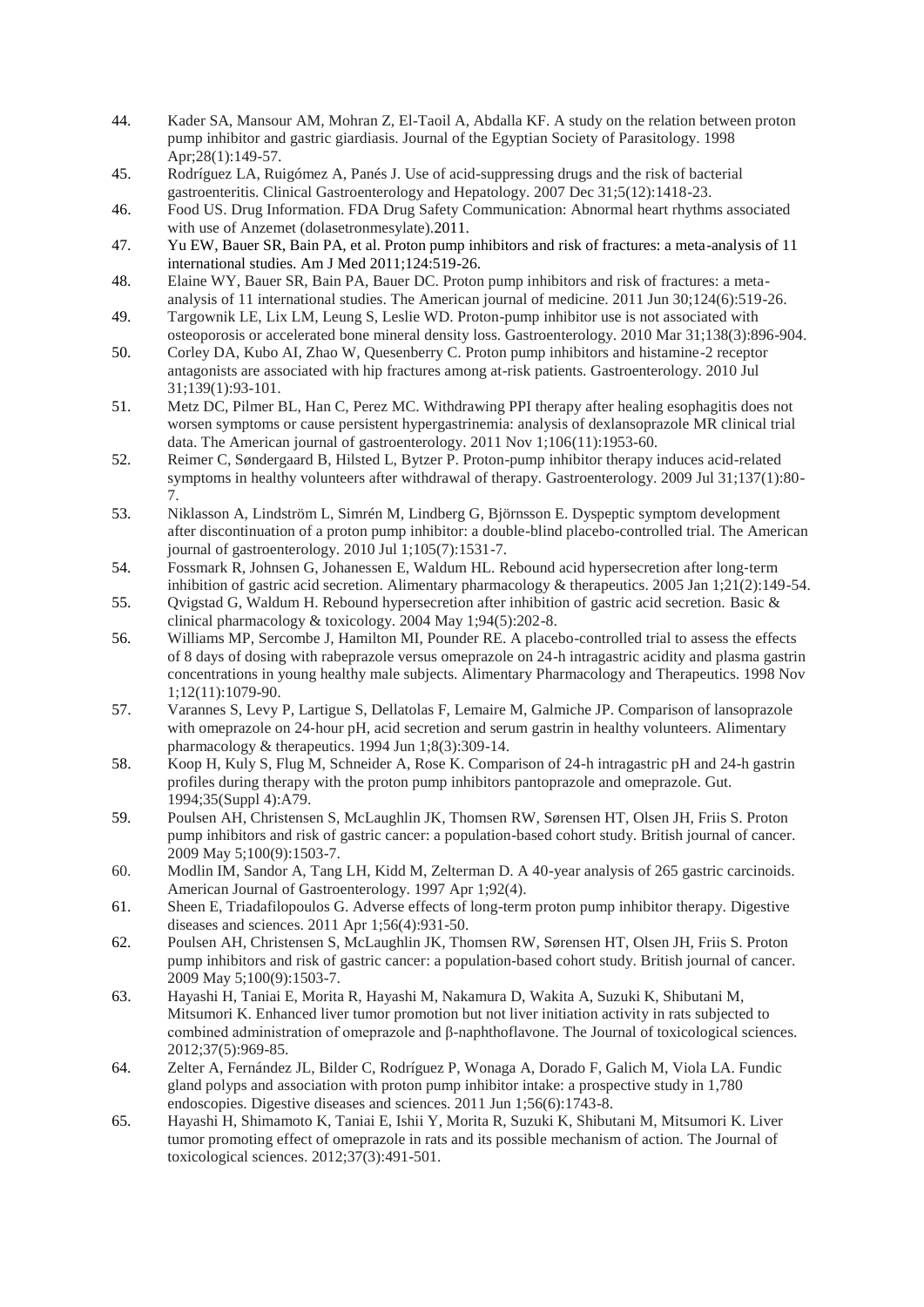- 66. Jalving M, Koornstra JJ, Wesseling J, Boezen HM, De Jong S, Kleibeuker JH. Increased risk of fundic gland polyps during long-term proton pump inhibitor therapy. Alimentary pharmacology  $\&$ therapeutics. 2006 Nov 1;24(9):1341-8.
- 67. Fossmark R, Jianu CS, Martinsen TC, Qvigstad G, Syversen U, Waldum HL. Serum gastrin and chromogranin A levels in patients with fundic gland polyps caused by long-term proton-pump inhibition. Scandinavian journal of gastroenterology. 2008 Jan 1;43(1):20-4.
- 68. Jalving M, Koornstra JJ, Wesseling J, Boezen HM, De Jong S, Kleibeuker JH. Increased risk of fundic gland polyps during long-term proton pump inhibitor therapy. Alimentary pharmacology  $\&$ therapeutics. 2006 Nov 1;24(9):1341-8.
- 69. Jalving M, Koornstra JJ, Götz JM, van der Waaij LA, de Jong S, Zwart N, Karrenbeld A, Kleibeuker JH. High-grade dysplasia in sporadic fundic gland polyps: a case report and review of the literature. European journal of gastroenterology & hepatology. 2003 Nov 1;15(11):1229-33.
- 70. Choudhry U, Boyce Jr HW, Coppola D. Proton pump inhibitor-associated gastric polyps: a retrospective analysis of their frequency, and endoscopic, histologic, and ultrastructural characteristics. American journal of clinical pathology. 1998 Nov;110(5):615-21.
- 71. Lambert AA, Lam JO, Paik JJ, Ugarte-Gil C, Drummond MB, Crowell TA. Risk of communityacquired pneumonia with outpatient proton-pump inhibitor therapy: a systematic review and metaanalysis. PloS one. 2015 Jun 4;10(6):e0128004.
- 72. Sultan N, Nazareno J, Gregor J. Association between proton pump inhibitors and respiratory infections: a systematic review and meta-analysis of clinical trials. Canadian Journal of Gastroenterology. 2008 Sep; 22(9): 761.
- 73. Estborn L, Joelson S. Occurrence of community-acquired respiratory tract infection in patients receiving esomeprazole. Drug safety. 2008 Jul 1;31(7):627-36.
- 74. Murray LJ, Gabello M, Rudolph DS, Farrell CP, Morgan M, Martin AP, Underwood JC, Valenzano MC, Mullin JM. Transmucosal gastric leak induced by proton pump inhibitors. Digestive diseases and sciences. 2009 Jul 1;54(7):1408-17.
- 75. Luk CP, Parsons R, Lee YP, Hughes JD. Proton Pump Inhibitor–Associated Hypomagnesemia: What Do FDA Data Tell Us? Annals of Pharmacotherapy. 2013 Jun 1;47(6):773-80.
- 76 http://www.fda.gov/Safety/MedWatch/SafetyInformation/SafetyAlertsforHumanMedicalProducts/ucm 245275.
- 77. Lemon TI. Proton pump inhibitors and hypomagnesemia monitoring. International journal of general medicine. 2013;6:675.
- 78. Chen J, Yuan YC, Leontiadis GI, Howden CW. Recent safety concerns with proton pump inhibitors. Journal of clinical gastroenterology. 2012 Feb 1;46(2):93-114.
- 79. Cundy T, Mackay J. Proton pump inhibitors and severe hypomagnesaemia. Current opinion in gastroenterology. 2011 Mar 1;27(2):180-5.
- 80. Famularo G, Gasbarrone L, Minisola G. Hypomagnesemia and proton-pump inhibitors. Expert opinion on drug safety. 2013 Sep 1;12(5):709-16.
- 81. Danziger J, William JH, Scott DJ, Lee J, Lehman LW, Mark RG, Howell MD, Celi LA, Mukamal KJ. Proton-pump inhibitor use is associated with low serum magnesium concentrations. Kidney international. 2013 Apr 1;83(4):692-9.
- 82. McColl KE. Effect of proton pump inhibitors on vitamins and iron. The American journal of gastroenterology. 2009 Mar 1;104:S5-9.
- 83. Lam JR, Schneider JL, Zhao W, Corley DA. Proton pump inhibitor and histamine 2 receptor antagonist use and vitamin B12 deficiency. Jama. 2013 Dec 11;310(22):2435-42.
- 84. Neal K, Logan R, Potential gastrointestinal effects of long-term acid suppression with proton pump inhibitors. Alimentary pharmacology & therapeutics. 2001 Jul 9;15(7):1085-.
- 85. Murray LJ, Gabello M, Rudolph DS, Farrell CP, Morgan M, Martin AP, Underwood JC, Valenzano MC, Mullin JM. Transmucosal gastric leak induced by proton pump inhibitors. Digestive diseases and sciences. 2009 Jul 1;54(7):1408-17.
- 86. Merwat SN, Spechler SJ. Might the Use of Acid-Suppressive Medications Predispose to the Development of Eosinophilic Esophagitis&quest. The American journal of gastroenterology. 2009 Aug 1;104(8):1897-902.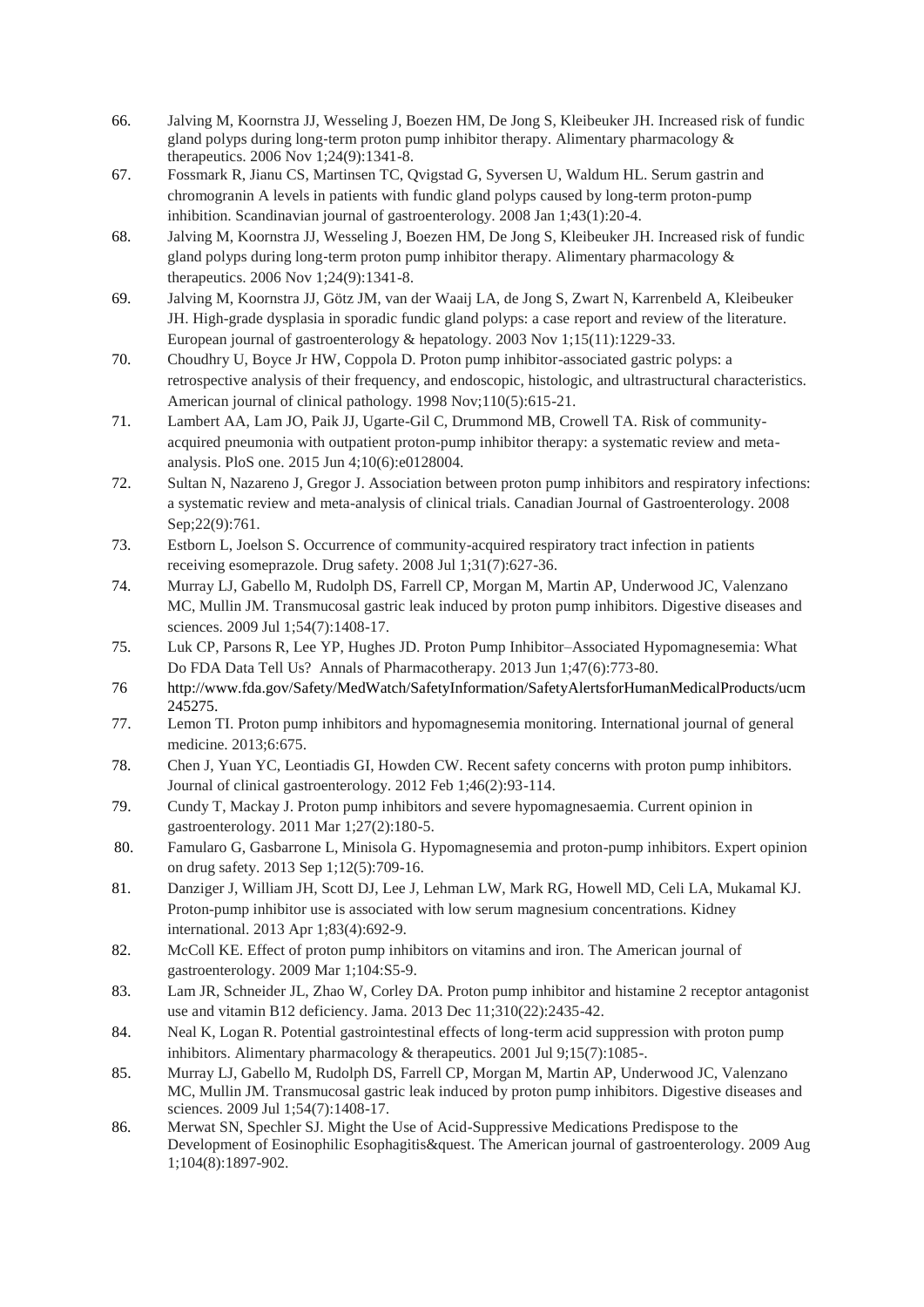- 87. Maggio M, Corsonello A, Ceda GP, Cattabiani C, Lauretani F, Buttò V, Ferrucci L, Bandinelli S, Abbatecola AM, Spazzafumo L, Lattanzio F. Proton pump inhibitors and risk of 1-year mortality and rehospitalization in older patients discharged from acute care hospitals. JAMA internal medicine. 2013 Apr 8;173(7):518-23.
- 88. Katz MH. Failing the acid test: benefits of proton pump inhibitors may not justify the risks for many users. Arch Intern Med, 2010. 170(9): p. 747–8. doi: 10.1001/archinternmed.2010.64. pmid:20458079
- 89. Ghebremariam YT, LePendu P, Lee JC, Erlanson DA, Slaviero A, Shah NH, Leiper J, Cooke JP. An unexpected effect of proton pump inhibitors: elevation of the cardiovascular risk factor ADMA. Circulation. 2013 Jul 3:CIRCULATIONAHA-113.
- 90. Tran CT, Leiper JM, Vallance P. The DDAH/ADMA/NOS pathway. Atherosclerosis Supplements. 2003 Dec 31;4(4):33-40.
- 91. Wilson A, Shin D, Weatherby C, Harada R, Ng M, Nair N, Cooke JP. Asymmetric dimethylarginine correlates with measures of disease severity, major adverse cardiovascular events and all-cause mortality in patients with peripheral arterial disease. Vascular medicine. 2010 May 19.
- 92. Lu TM, Chung MY, Lin MW, Hsu CP, Lin SJ. Plasma asymmetric dimethylarginine predicts death and major adverse cardiovascular events in individuals referred for coronary angiography. International journal of cardiology. 2011 Dec 1;153(2):135-40.
- 93. Ghebremariam YT, LePendu P, Lee JC, Erlanson DA, Slaviero A, Shah NH, Leiper J, Cooke JP. An unexpected effect of proton pump inhibitors: elevation of the cardiovascular risk factor ADMA. Circulation. 2013 Jul 3:CIRCULATIONAHA-113.
- 94. Sierra F, Suarez M, Rey M, Vela MF. Systematic review: proton pump inhibitor-associated acute interstitial nephritis. Alimentary pharmacology & therapeutics. 2007 Aug 1;26(4):545-53.
- 95. Rossert J. Drug-induced acute interstitial nephritis. Kidney international. 2001 Aug 31;60(2):804-17.
- 96. Coca SG, Singanamala S, Parikh CR. Chronic kidney disease after acute kidney injury: a systematic review and meta-analysis. Kidney international. 2012 Mar 1;81(5):442-8.
- 97. Park CH, Kim EH, Roh YH, Kim HY, Lee SK. The association between the use of proton pump inhibitors and the risk of hypomagnesemia: a systematic review and meta-analysis. PloS one. 2014 Nov 13;9(11):e112558.
- 98. Tin A, Grams ME, Maruthur NM, Astor BC, Couper D, Mosley TH, Selvin E, Coresh J, Kao WH. Results from the Atherosclerosis Risk in Communities study suggest that low serum magnesium is associated with incident kidney disease. Kidney international. 2015 Apr 1;87(4):820-7.
- 99. Cheng FC, Ho YF, Hung LC, Chen CF, Tsai TH. Determination and pharmacokinetic profile of omeprazole in rat blood, brain and bile by microdialysis and high-performance liquid chromatography. Journal of Chromatography A. 2002 Mar 8;949(1):35-42.
- 100. Rojo LE, Alzate-Morales J, Saavedra IN, Davies P, Maccioni RB. Selective interaction of lansoprazole and astemizole with tau polymers: potential new clinical use in diagnosis of Alzheimer's disease. Journal of Alzheimer's Disease. 2010 Jan 1;19(2):573-89.
- 101. Badiola N, Alcalde V, Pujol A, Münter LM, Multhaup G, Lleó A, Coma M, Soler-López M, Aloy P. The proton-pump inhibitor lansoprazole enhances amyloid beta production. PloS one. 2013 Mar 8;8(3):e58837.
- 102. Dubois B, Feldman HH, Jacova C, Cummings JL, DeKosky ST, Barberger-Gateau P, Delacourte A, Frisoni G, Fox NC, Galasko D, Gauthier S. Revising the definition of Alzheimer's disease: a new lexicon. The Lancet Neurology. 2010 Nov 30;9(11):1118-27.
- 103. Majumdar A, Cruz D, Asamoah N, Buxbaum A, Sohar I, Lobel P, Maxfield FR. Activation of microglia acidifies lysosomes and leads to degradation of Alzheimer amyloid fibrils. Molecular biology of the cell. 2007 Apr 1;18(4):1490-6.
- 104. Mattsson JP, Väänänen K, Wallmark B, Lorentzon P. Omeprazole and bafilomycin, two proton pump inhibitors: differentiation of their effects on gastric, kidney and bone H+-translocating ATPases. BiochimicaetBiophysicaActa (BBA)-Biomembranes. 1991 Jun 18;1065(2):261-8.
- 105. Fallahzadeh MK, BorhaniHaghighi A, Namazi MR. Proton pump inhibitors: predisposers to Alzheimer disease?. Journal of clinical pharmacy and therapeutics. 2010 Apr 1;35(2):125-6.
- 106. Lam JR, Schneider JL, Zhao W, Corley DA. Proton pump inhibitor and histamine 2 receptor antagonist use and vitamin B12 deficiency. Jama. 2013 Dec 11;310(22):2435-42.